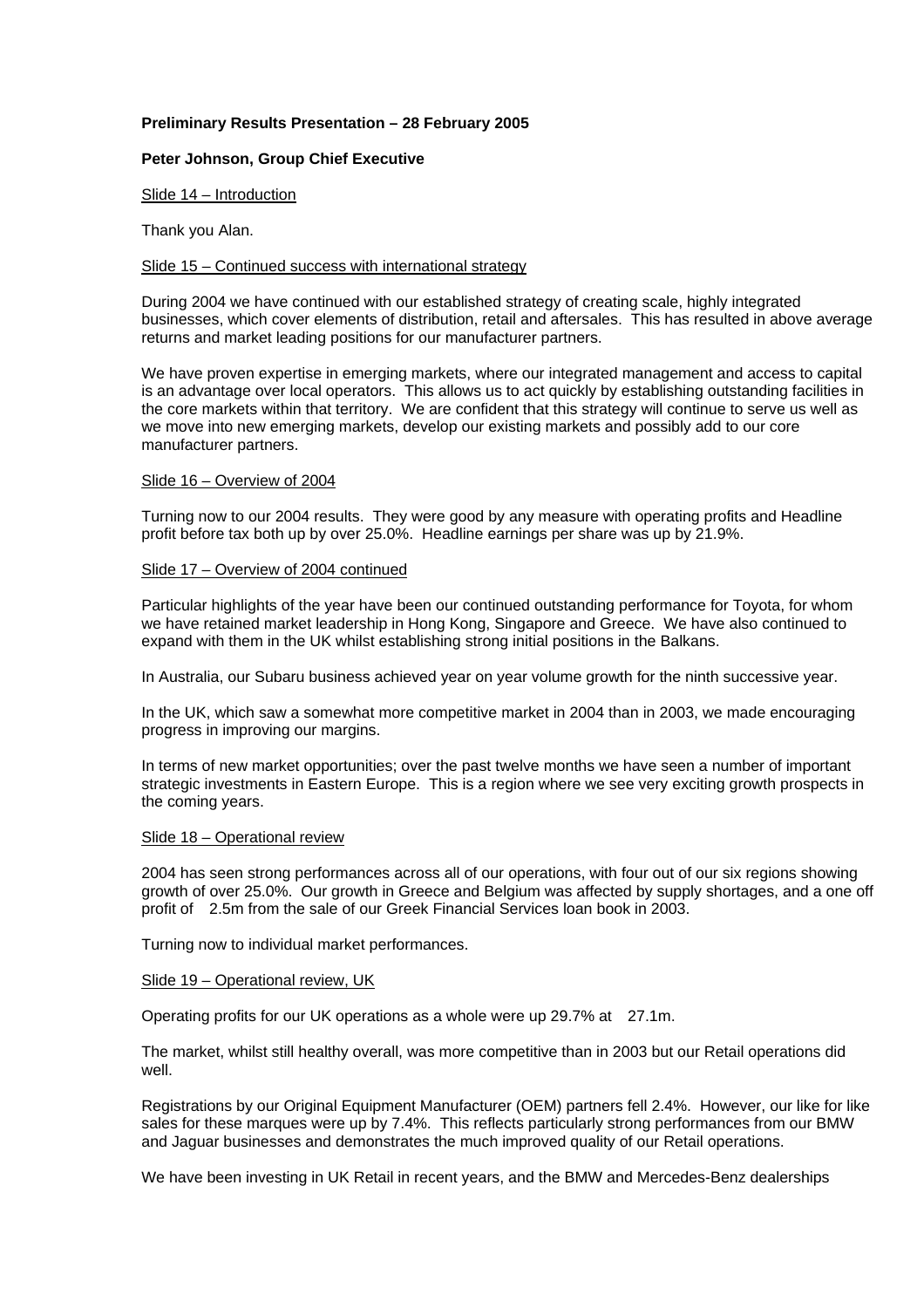acquired in 2003 and 2004 respectively are now starting to benefit from our strategy of developing scale contiguous territories. In addition the new pre-delivery inspection centre at Brooklands opened in mid 2004 and is already helping to decongest our Retail operations.

All this has meant that profits for our UK Retail operations, including the associated Financial Services business, rose by 31.2%. This reflects our improved operating margins, which were up from 1.8% to 2.1%. This is encouraging progress towards our stated goal of achieving industry leading margins.

## Slide 20 – Operational review, UK continued

Our UK Ferrari/Maserati business has changed substantially since this time last year, and is now focused on Retail.

Since Ferrari took the strategic decision to take back control of all import and distribution throughout Europe, our business has focused on our three dealerships in the south east of England and these are now being managed as one contiguous territory.

Inchcape Fleet Solutions achieved considerably higher profitability in its fleet management business with 37.0% more vehicles under contract. This is due in large part to new contract wins with Vodafone, Telewest, Sanofi and the Inland Revenue. We also enjoyed higher margins on our contract hire disposals.

Inchcape Automotive, our Business Services operation, had another difficult year. This was not helped by the rate at which its rental company customers fleeted and de-fleeted vehicles and this created volatility in our business volumes. During 2004 we introduced new management, developed better business processes and have broadened our customer base. We have revised the contractual terms with our major customers and we remain confident that this business will be turned around, and will deliver appropriate returns on investment.

## Slide 21 – Greece/Balkans

In Greece and the Balkans, our profits rose by 13.0% to 20.8m.

The Greek market was strong, stimulated in part by the Olympics, and, despite the supply constraints experienced with Toyota, we increased our sales by 7.1%, retaining market leadership with a share of around 10.0%. Excluding the 2.5m exceptional profit in 2003, which I referred to earlier, our profits in Greece rose by 20.6% in 2004.

Increased volumes, a richer sales mix, coupled with a lower marketing cost per unit drove the increase in margins and profits. We continue to invest in our Athens and Salonica Retail operations and opened two new Toyota dealerships in Athens during the year.

## Slide 22 – Greece/Balkans continued

Our Balkans business performed very well, and market growth rates of some 40.0% were experienced in Romania and Bulgaria. Overall volumes grew by 48.5% and profits rose by over 2.0m.

In Romania we achieved growth of 64.9% in unit sales, with Toyota's market share increasing to 3.5%. In Bulgaria, where Toyota leads the passenger car market, we achieved a market share of 8.6%. We continue to invest in these markets. In Romania we plan to open two additional dealerships in Bucharest within the next couple of years.

#### Slide 23 – Belgium

Our business in Belgium had a more difficult year, primarily as a result of diesel product shortages. The market grew by around 6.0%; our volumes were only marginally ahead. Our market share fell slightly whilst profits, at 13.5m, were 5.6% down on 2003.

Encouragingly, Lexus, a relatively new brand in Belgium, improved sales considerably with volumes up, by over 44.0%. The Lexus brand has strong prospects in this market, as hybrid and diesel products are introduced.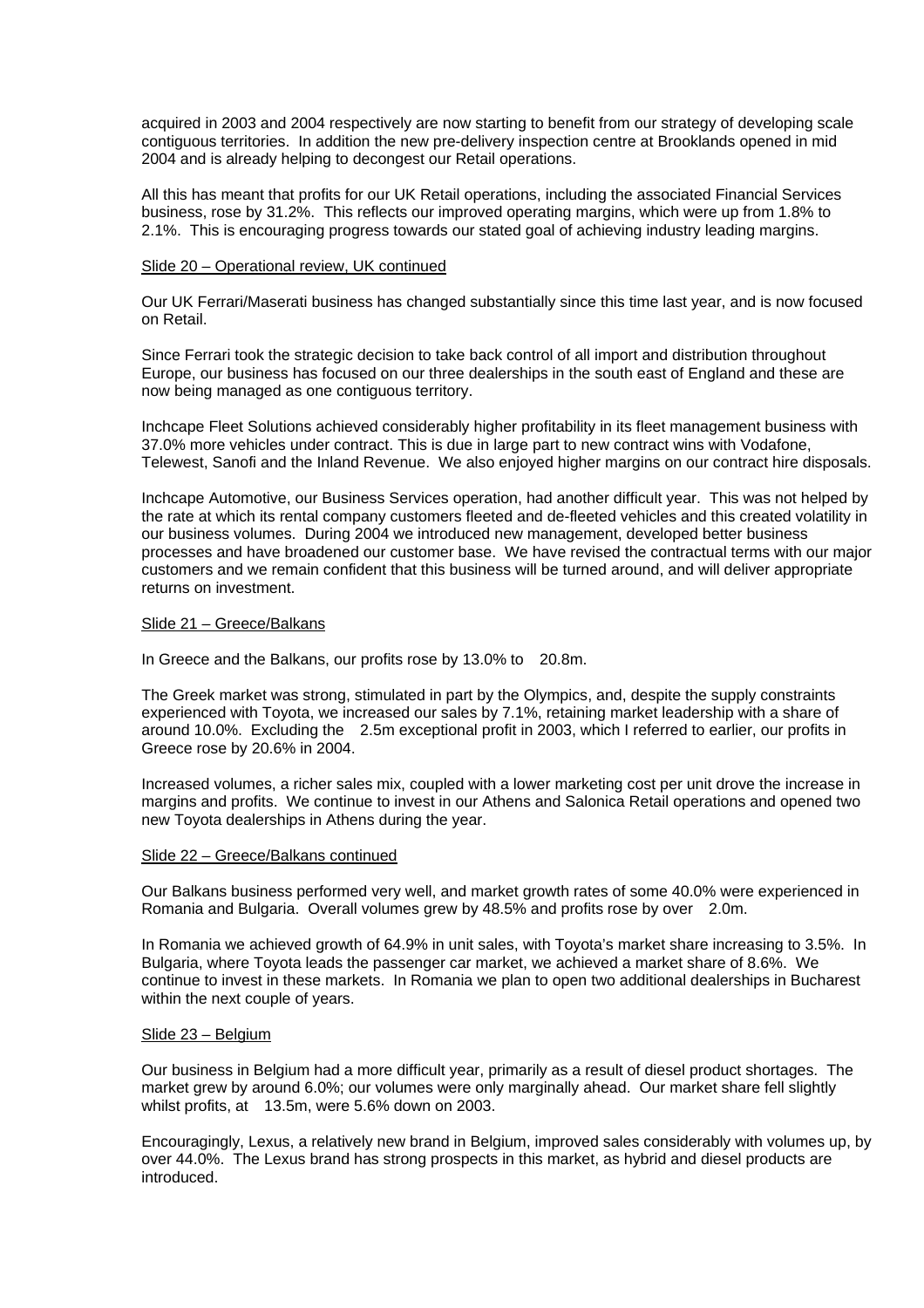## Slide 24 – Australia/New Zealand

Our Australian operations experienced a further excellent year, delivering a 27.2% increase in profits.

Our Subaru business in Australia, which has achieved volume growth every year for the past nine years, recorded a 12.7% increase in sales and achieved a record market share of 3.5%.

Results from our Melbourne operations exceeded expectations, with unit sales up by 23.0% and profits up by 28.6%. This, together with encouraging finance earnings and a growing contribution from aftersales, drove margins to almost 4.0%.

Our Sydney Retail business has underperformed in recent times, mainly because of weak national sales volumes for Jaguar, Volvo and Volkswagen. In 2004 we refranchised and restructured our facilities and we have exited underperforming dealerships whilst extending our presence with Subaru. Overall this business was loss making in 2004 but, as a result of our actions, it returned to break even in the fourth quarter.

Our Australian Business Services company, AutoNexus, continues to expand and, towards the end of the year, won a three year contract with Volkswagen and Audi to handle their parts distribution.

## Slide 25 - Hong Kong

Our Hong Kong business continued its recovery following the region's difficulties in 2003. Consumer confidence is returning and this will drive an improvement in car sales. During 2004 the market, excluding taxis, grew by 23.3% but still remains below 2002 levels. Our Toyota/Lexus business, Crown Motors, grew its total market share to 35.5%.

If we exclude the currency translation loss, experienced due to the weakening Hong Kong dollar, our underlying profits rose by 46.9%.

## Slide 26 - Singapore/Brunei

Profits from our operations in Singapore and Brunei rose 17.6%. Again if we exclude the currency translation loss this rises to 27.0%.

In Singapore our Toyota/Lexus sales increased by 28.5% in a market, which grew 24.9% as a result of which our market share increased to 30.9%. Our Toyota vehicle parc continues to grow and we are continuing to invest in our aftersales infrastructure in order to increase capacity, thereby improving customer service levels.

This increase in aftersales activity, and better finance earnings and higher volumes, combined to improve our margins to 8.2%.

In Brunei we experienced an encouraging sales performance and increased profits by 14.1%.

## Slide 27 - Other

Our other markets also recorded very encouraging performances.

Operations in both Finland and Guam performed well. In Finland we achieved our highest market share since 1995 and in Guam we increased profits and market share.

Our BMW business in Chile was boosted by the reduction in the luxury car tax, contributing to a 73.9% increase in volumes.

In France, where we retail Jaguar, Land Rover, Audi and Volkswagen, we saw a return to profit.

Slide 28 – Investment and growth opportunities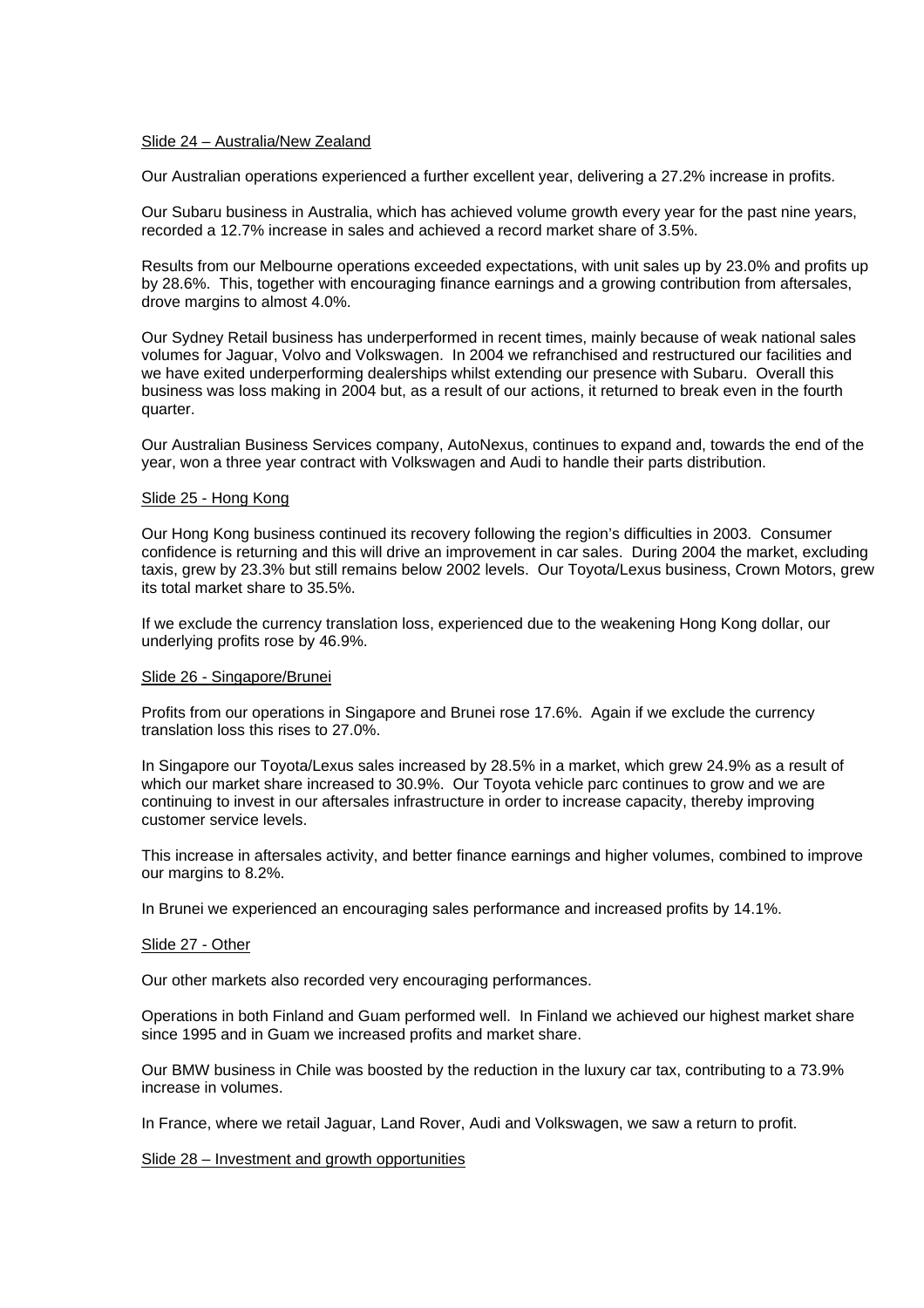Sales and earnings growth will be driven by a combination of continued investment in our core markets, increased retail investments in our adjacent emerging markets and possible entry into new territories with existing or new partners.

In the UK, dealer consolidation is continuing and there are many quality businesses that would fit well within our portfolio. We continue to balance strategic fit, price, value and timing in our discussions with vendors. In 2004 we acquired five Mercedes-Benz dealerships in the East Midlands, which adjoin our existing market area for this franchise. This combination has created the largest independent Mercedes-Benz territory in the country. We have also increased our Toyota and Volkswagen representation in the year.

## Slide 29 – Investment and growth opportunities continued

We are rapidly expanding our presence in Eastern Europe. The opportunity here is clear and is exciting. With car ownership at 221 per 1000 people, compared to nearly three times that in Western Europe, over time, the market can really only go one way. We have established an early position in some of the most important cities: Sofia and Bucharest. During the year entered the Polish market, setting up two BMW dealerships.

In Estonia we acquired two Mazda dealerships and as a result we are now the exclusive Importer and Retailer for Mazda in this 'city state' market. We will continue to invest in 2005 as further opportunities arise.

## Slide 30 – Investment and growth opportunities continued

In October 2004 our business in Greece opened a new flagship Toyota dealership in the north east of the capital city. Athens alone represents around 50.0% of the Greek passenger car market and, following a network reorganisation, we will become one of the major retailers in the city.

This is part of our strategy to increase our Retail presence significantly in Greece with Toyota, and in 2005 we expect to retail almost 20.0% of Toyota's national sales volumes.

Our Australian business has gone from strength to strength. Our Melbourne operation has been an outstanding success. We will continue to consider further retail expansion opportunities in Sydney and elsewhere in New South Wales.

We are also continuing our assessment of the opportunities, which exist in mainland China. As I have said previously, we need to find the right partner and then ensure we are offered the right market opportunity with the right OEM. This market also offers opportunities with growing indigenous Chinese manufacturers, who could require our expertise in distribution and retail in established and emerging markets.

## Slide 31 – Current trading and prospects for 2005

Turning now to current trading, the UK market is forecast to be slightly lower than 2004 but should still be a healthy 2.4 million units.

In UK Retail, the focus is as much on margin as volumes. Whilst there was margin pressure in mid to late 2004, due to over supply, UK Retail still managed to improve margins over 2003. In 2005 we are targeting further increases in both margins and volumes.

Inchcape Fleet Solutions should continue to grow its profitability whilst Inchcape Automotive will recover from its poor year in 2004.

In Greece and Belgium the markets are expected to be similar to last year. Better product availability and a slightly broader product range should help our performance in both markets. The Balkans is expected to continue showing strong growth.

In Australia the car market is expected to be similar in size to 2004, as is Subaru's market share. Retail operations in Melbourne should see continued growth and there will be a significant profit recovery in Sydney Retail.